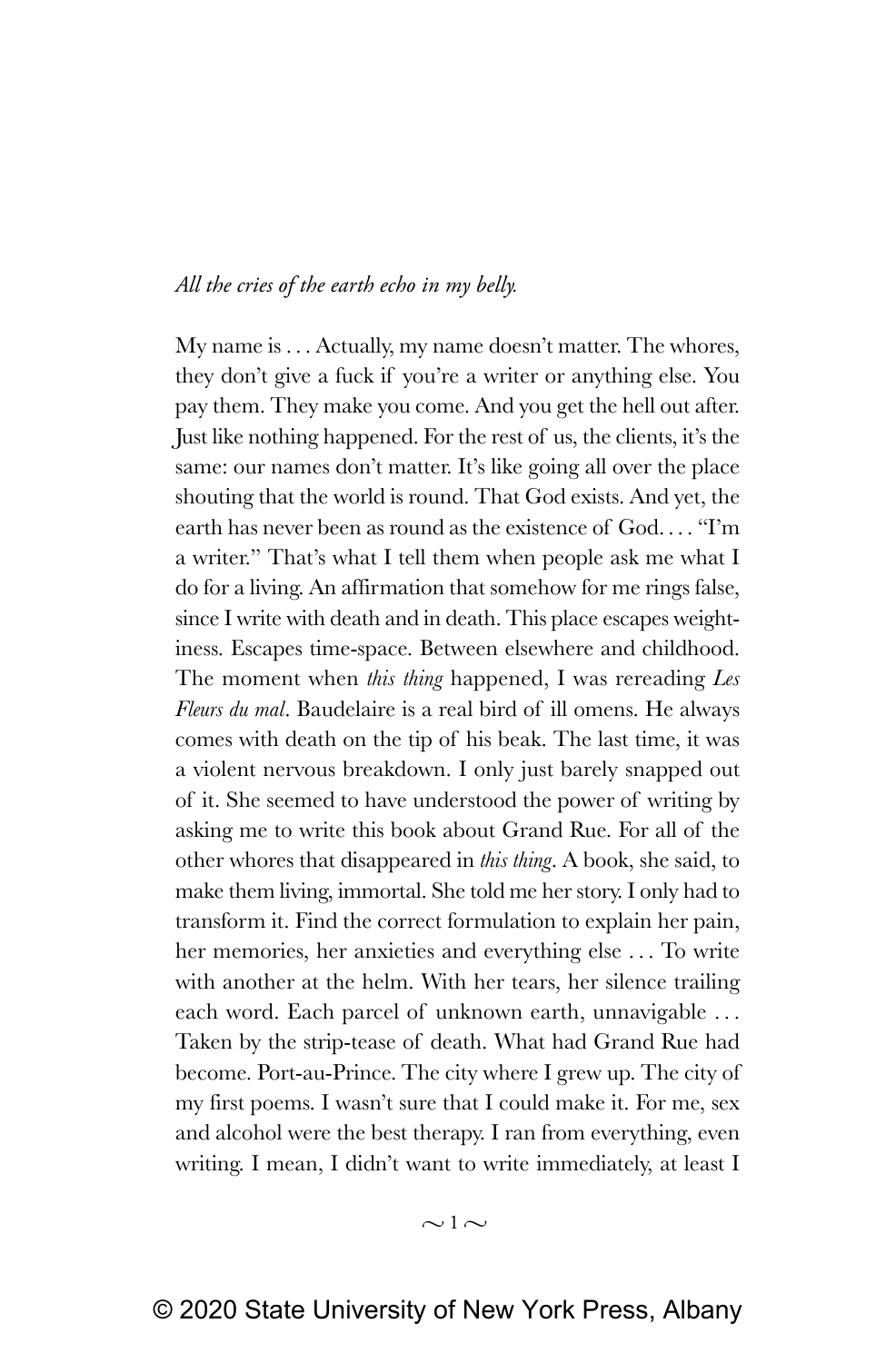thought it wasn't possible. . . . Swimming in whiskey, I slid into the infamous landscape of this room that stank of shit and death and drowned myself in its ocean of whores. It's the first time that I entered a whorehouse with an *a priori* as egotistical as the pleasure of floating amongst the stars. . . . She lit a cigarette, took a long drag and let escape a thick cloud of smoke from her mouth, and then from her nose. To me, she looked phenomenal with her whorish wiles.

—So, what do you do for a living?

My favorite question.

—I'm a writer.

 $-A$  writer! That works out great.... You give me what I ask you for and after you can have me in any way you desire.

Deal. I first just had to write and then fuck her. This idea was rather pleasing to me. After all, books don't sell so well. Writing for sex. That could compensate certain things. She moved toward the window to contemplate, not without bitterness, the immense valley of concrete and white dust outside. The irreparable. The ineffable. The despair that flowed from people's eyes. The city of rubble, shredded, saturated in identifiable, unidentifiable, and synthesized dead people, creating all sorts of geometric figures. Then suddenly, like that, improvising like a punch to the mouth, she let loose a sentence that swept away the silence: "The little girl. She's still stuck under the rubble, twelve days after having prayed to all of the saints . . ."

 $\sim$  2 $\sim$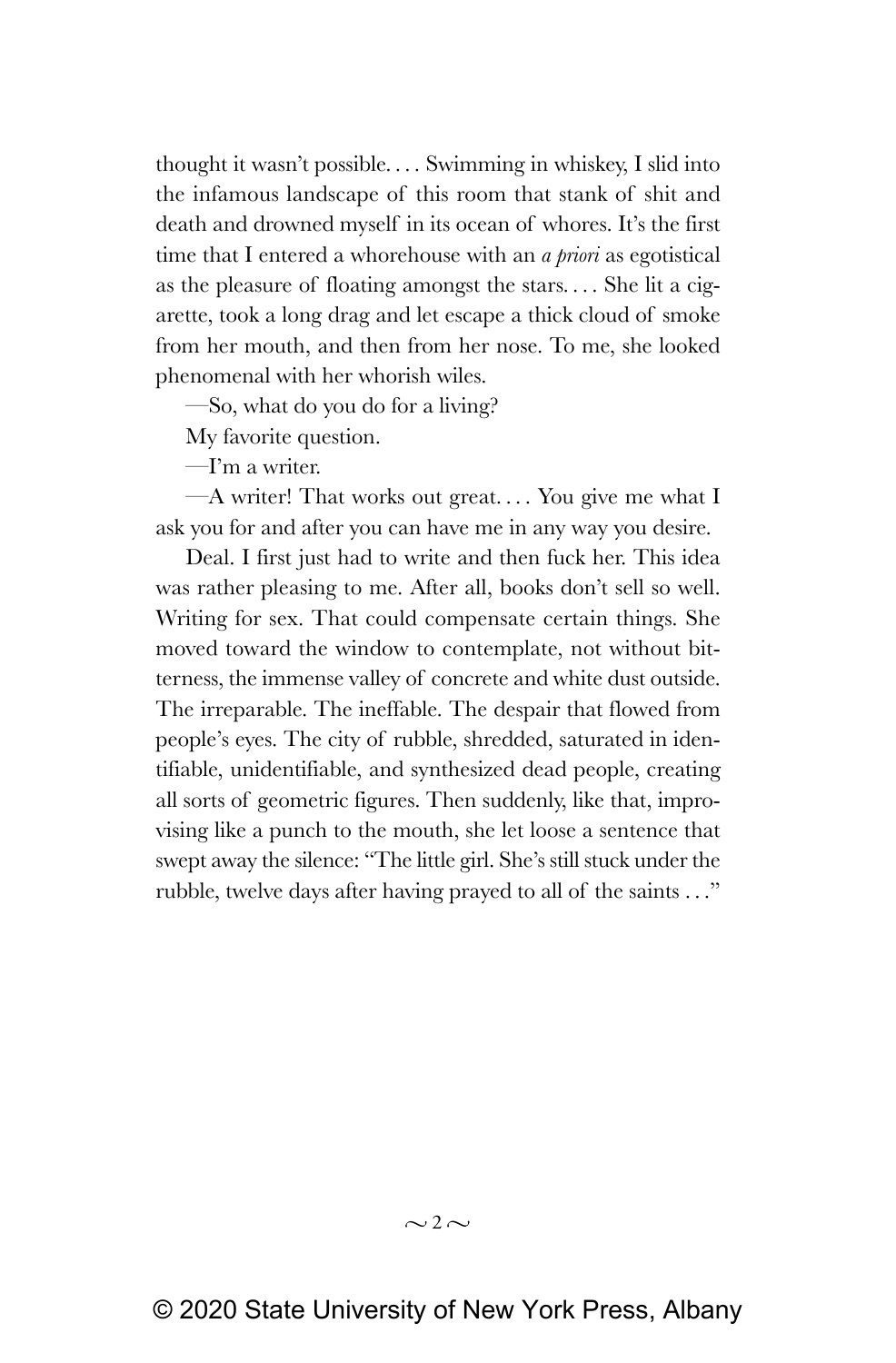The time has now come to go searching for her treasure. I have nothing more to do here. I owe her at least that much, after all that we've been through together. It's the only way for me to redeem myself for having offered her a place on my raft drifting away aimlessly. These frenzies that have over time worn away my youth. Into an empty calabash. I'm going to leave to find what meant the most to her in all her fucking life. Her son. But before, I want to recount. Let the blood flow from my words. Recount. Redemption. If only it were so simple.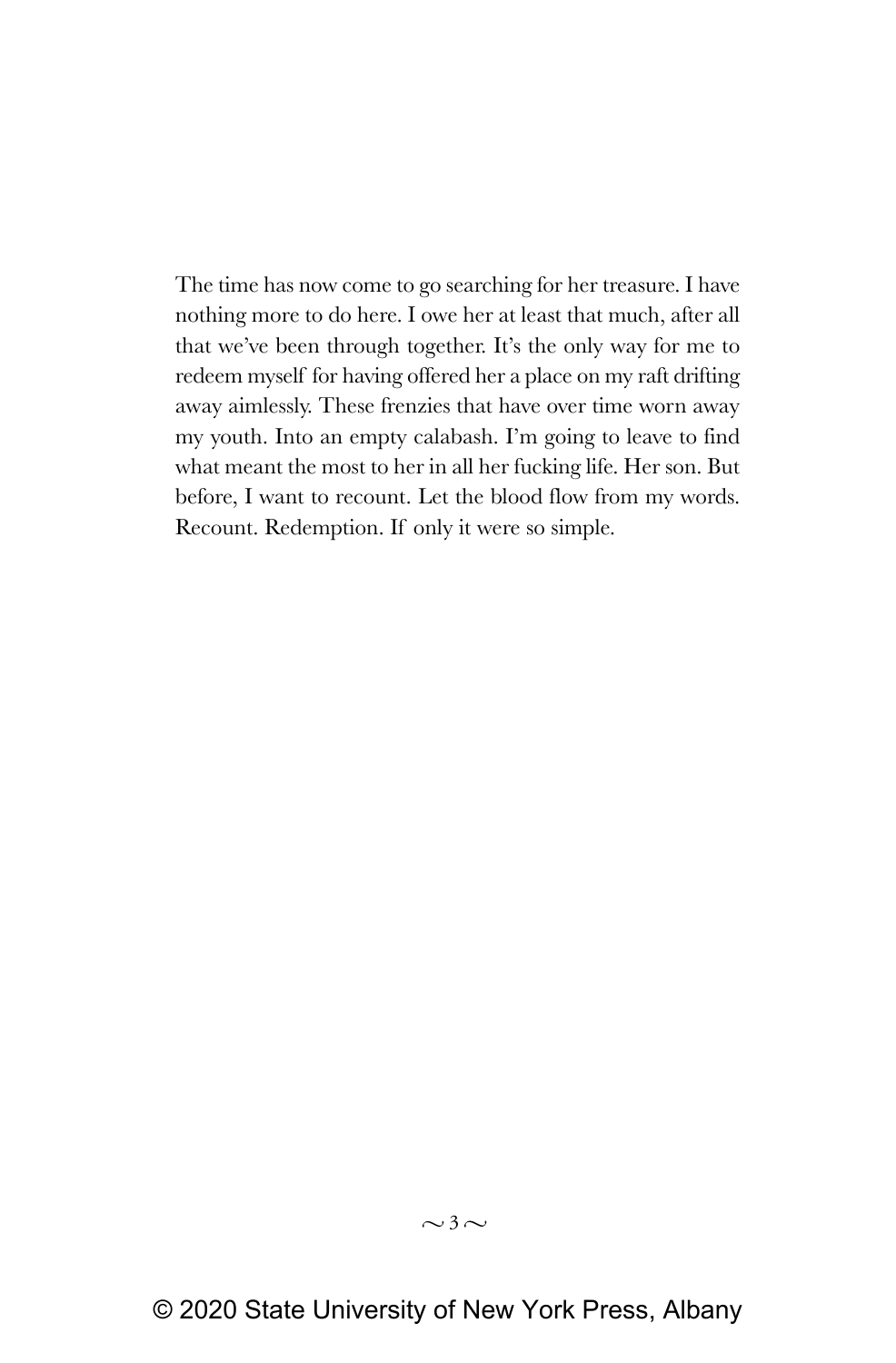The little girl. She was dead after twelve days under the rubble, after having prayed to all of the saints. That night, the earth drifted. Fluttered. Danced. Self-harmed in order to exhume itself from within. Tore itself apart. Laid on the ground like the dead. Traipsing over its own wreckage.

# $\sim$ 4 $\sim$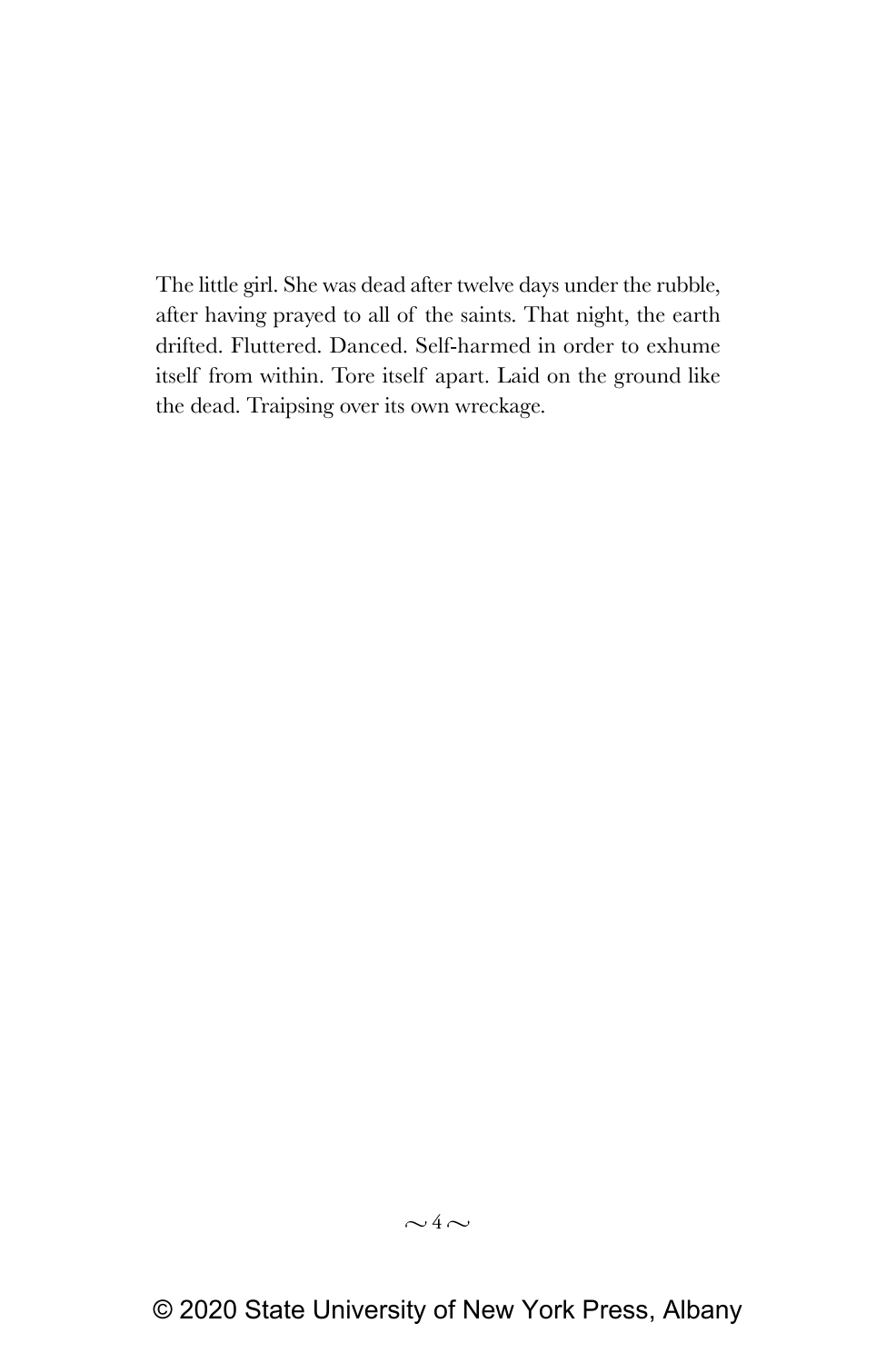I still remember the day where she broke all the bonds between us and ran off with this man, this so-called professor of literature. She hated that we interfered in her personal affairs. Did she also prefer to be elsewhere the whole day so to not have to put up with my frequent nervous breakdowns . . . Useless to dig up old bones now. Let's begin. I'll talk. You, the writer, you write. You transform. The others always begin with prayer. I want us to begin with poetry. She loved poetry.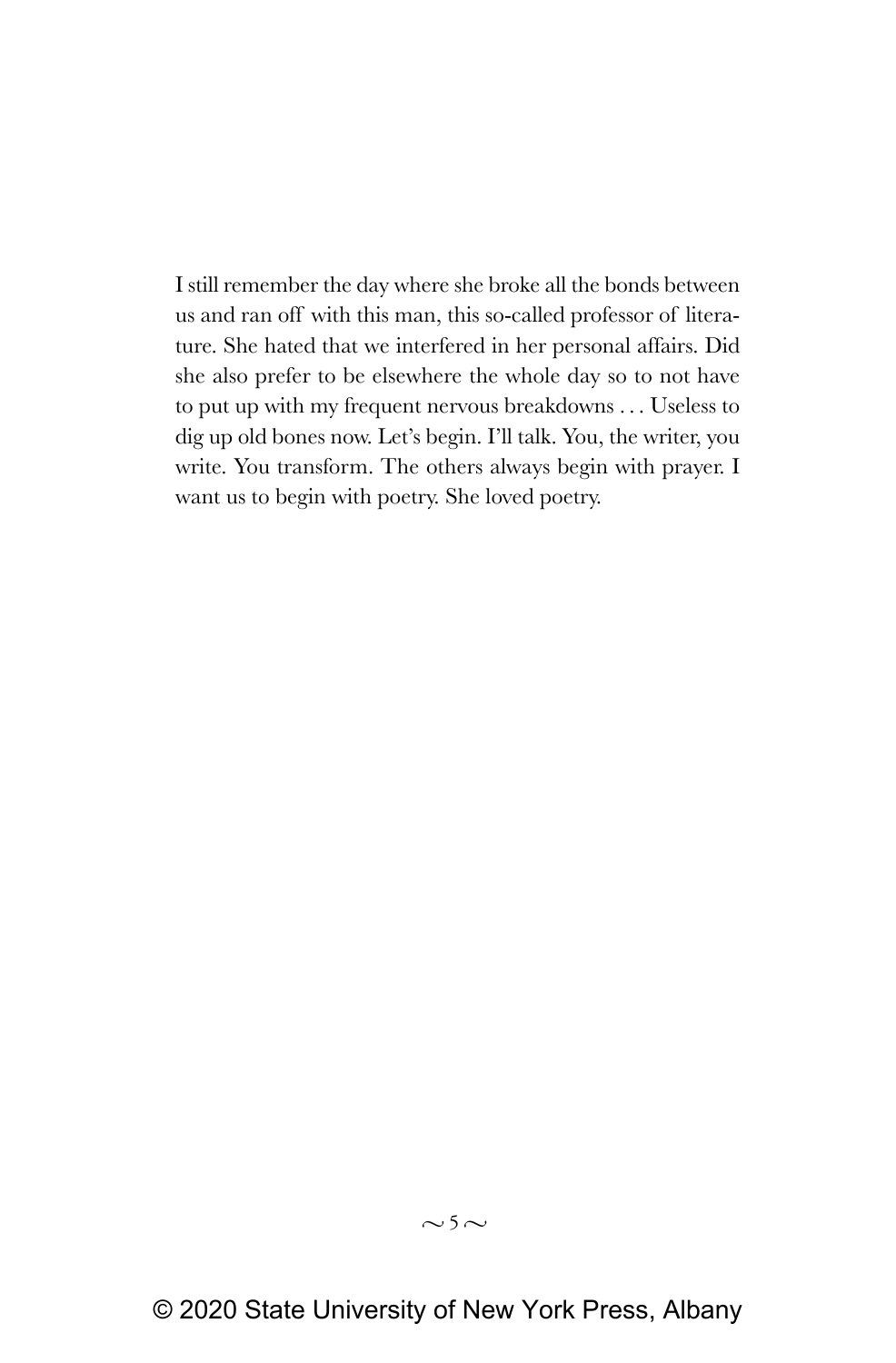*And I who was time Space, the crossing The beginning and the end The splendors of the world All the cries of the earth Echo in my belly*

—Not bad, writer. It looks like you're reading the depths of my soul.

In the end, a male poet is a little bit like a woman knocked up by words.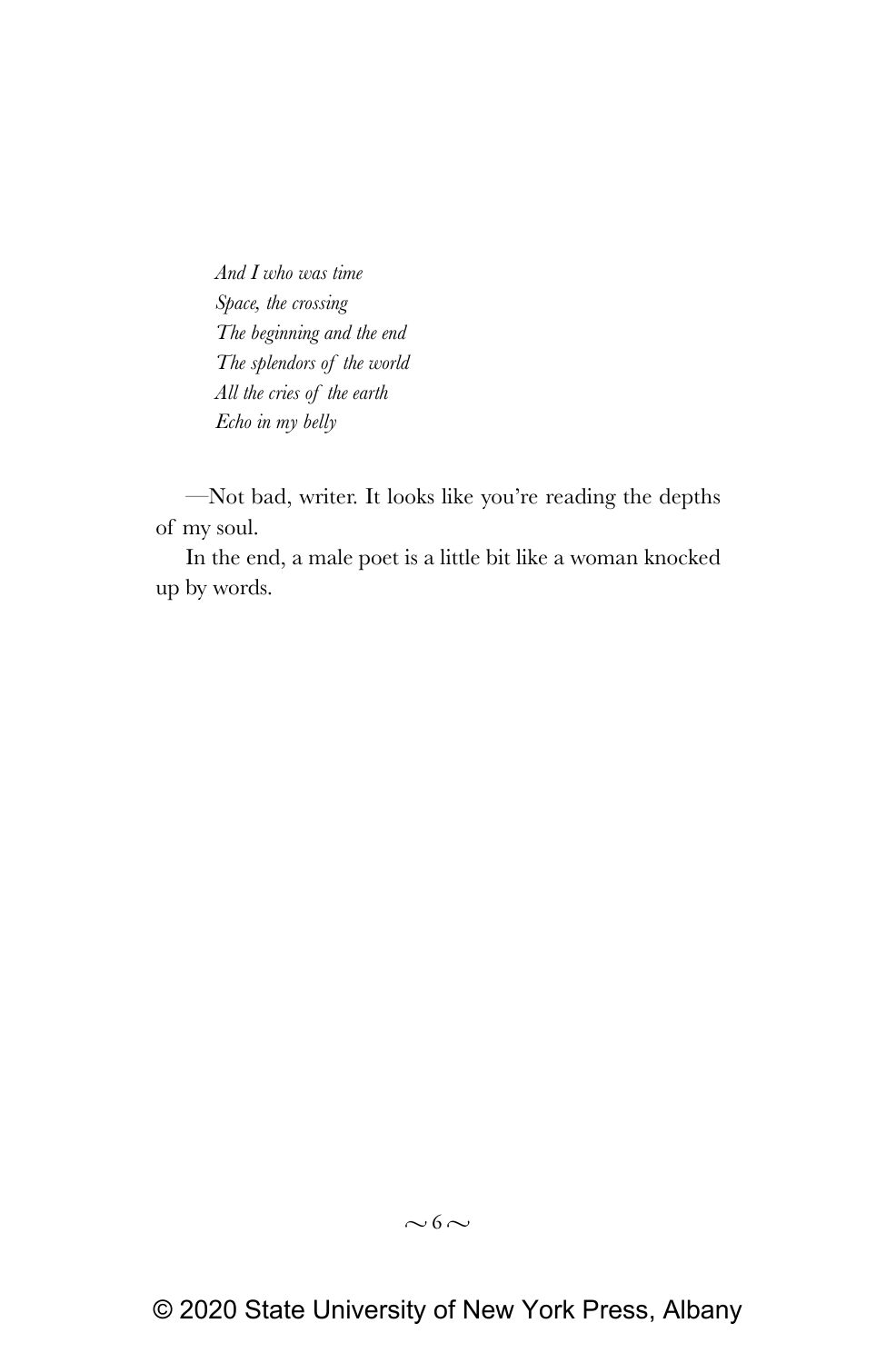The Red BMW Man never washes himself. I realized it from the smell of herring he gave off. I feel on the verge of tears when my body beneath him acts as a site of mystery and redemption. I dream of being one of these children who aren't yet aware of their actions. These children that I have left unborn out of selfishness. Out of a love for starkness. He reeks, certainly, but he is generous, always giving into my whims as a woman for sale, as a woman with fluvial expectations.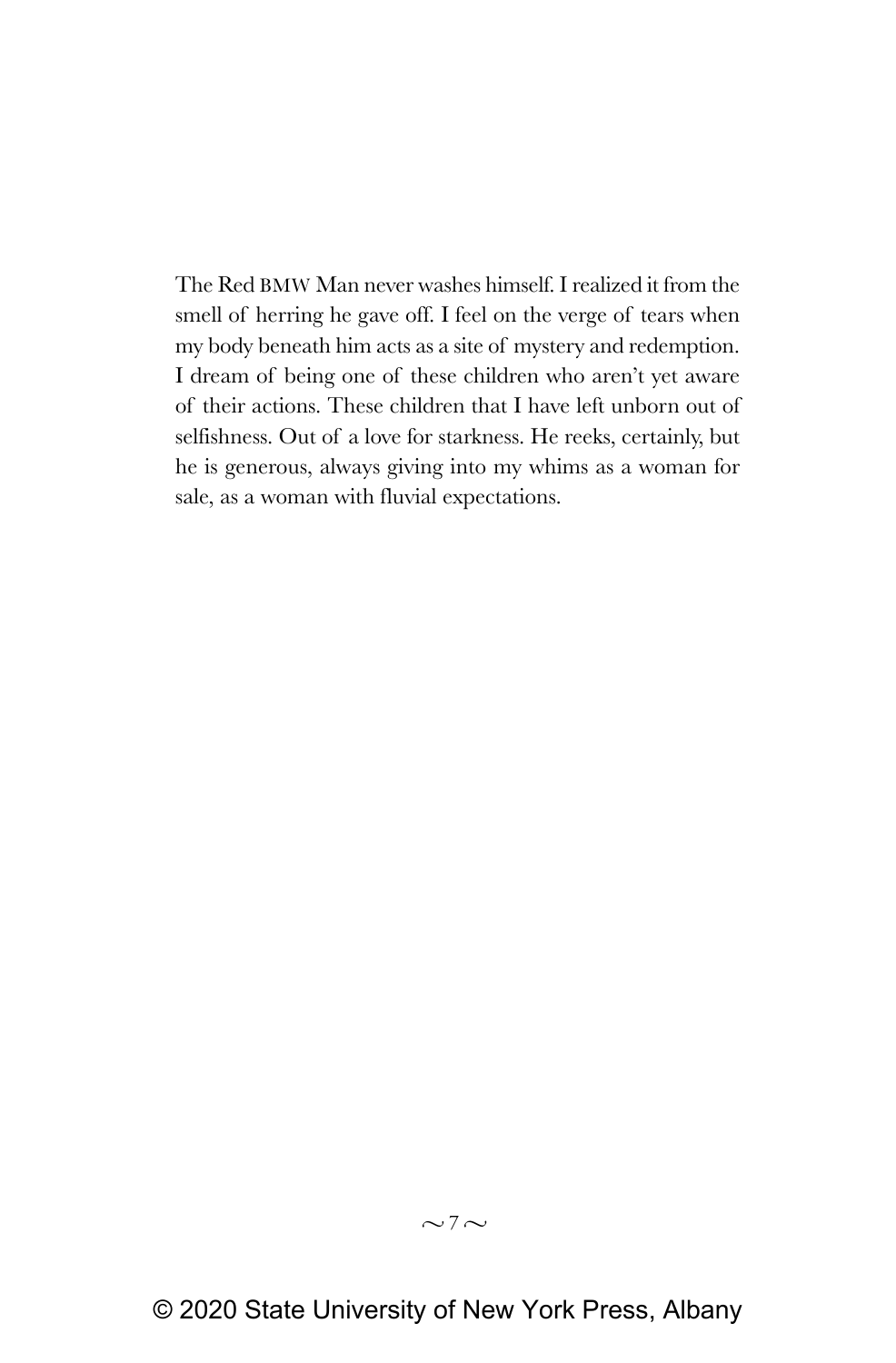My name is . . . Actually, my name doesn't matter. My name is the last piece of intimacy I have left. The clients don't really give a fuck. They pay. I make them come. And they leave like it was nothing. That's all.

The little girl. I'm the one who taught her all she knows about the profession and the street.

—We're insignificant, on the order of mirages. Your body is your sole instrument, little girl.

Yet, I was only ashamed by the idea that this single window was the only viable part, the only part capable of putting me up for sale.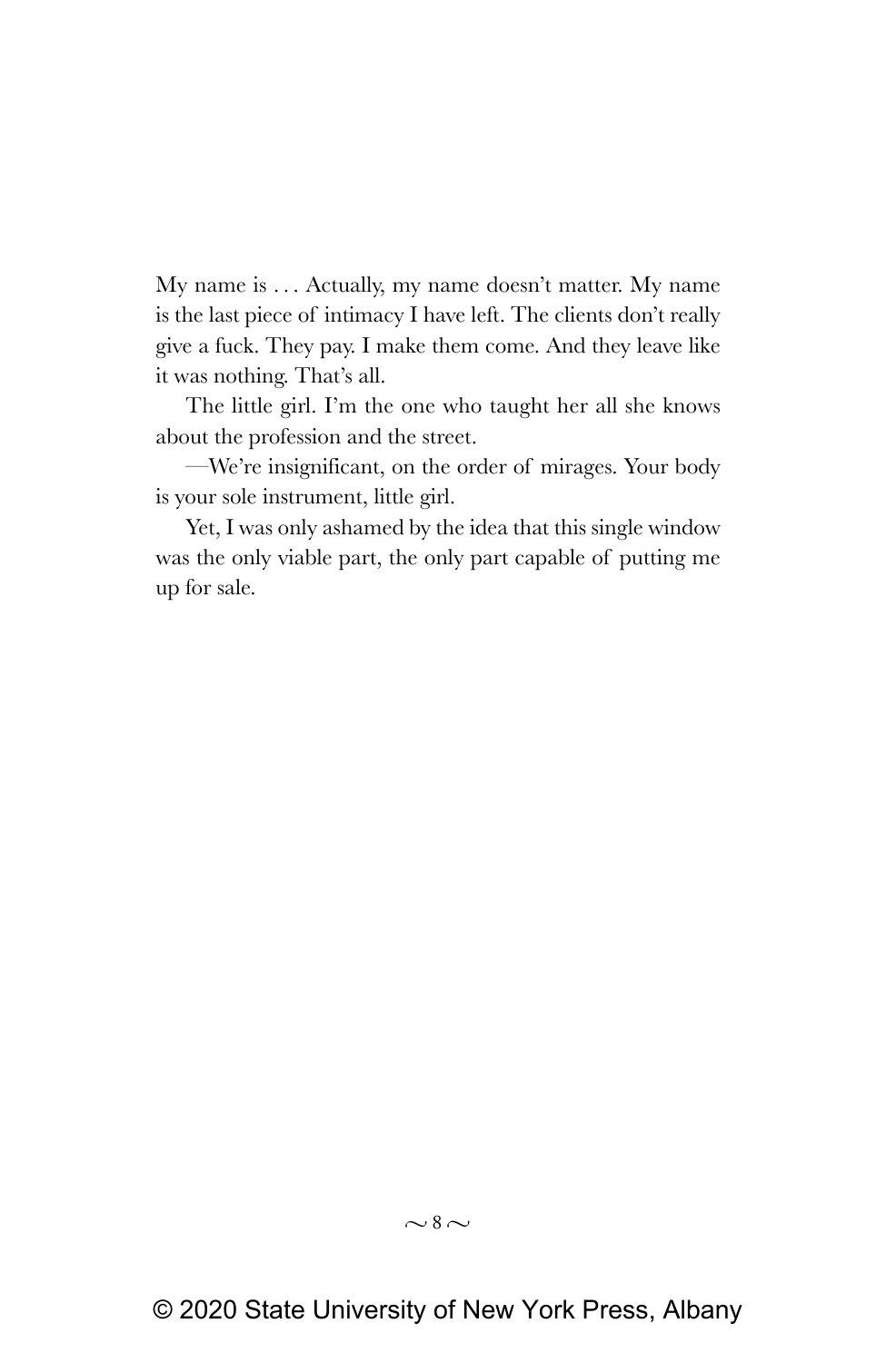Nothing was like it was before. Before, I thought that each passerby was a star, capable of making me forget once and for all. To forget that I am a part of a long line of whores, that I am myself a whore, that my future depends on it. To forget her voice beneath the rubble, a broken voice calling for help. Shit, how to forget?

The little girl. When she jumped on board the irreversible she was at the age where words hesitate. Wet, furtive words, not of any language, rather that of the *sine qua non*. An obligatory journey. Twelve years in the face of night. Free to be alone, whatever she wanted. Twelve years becoming herself.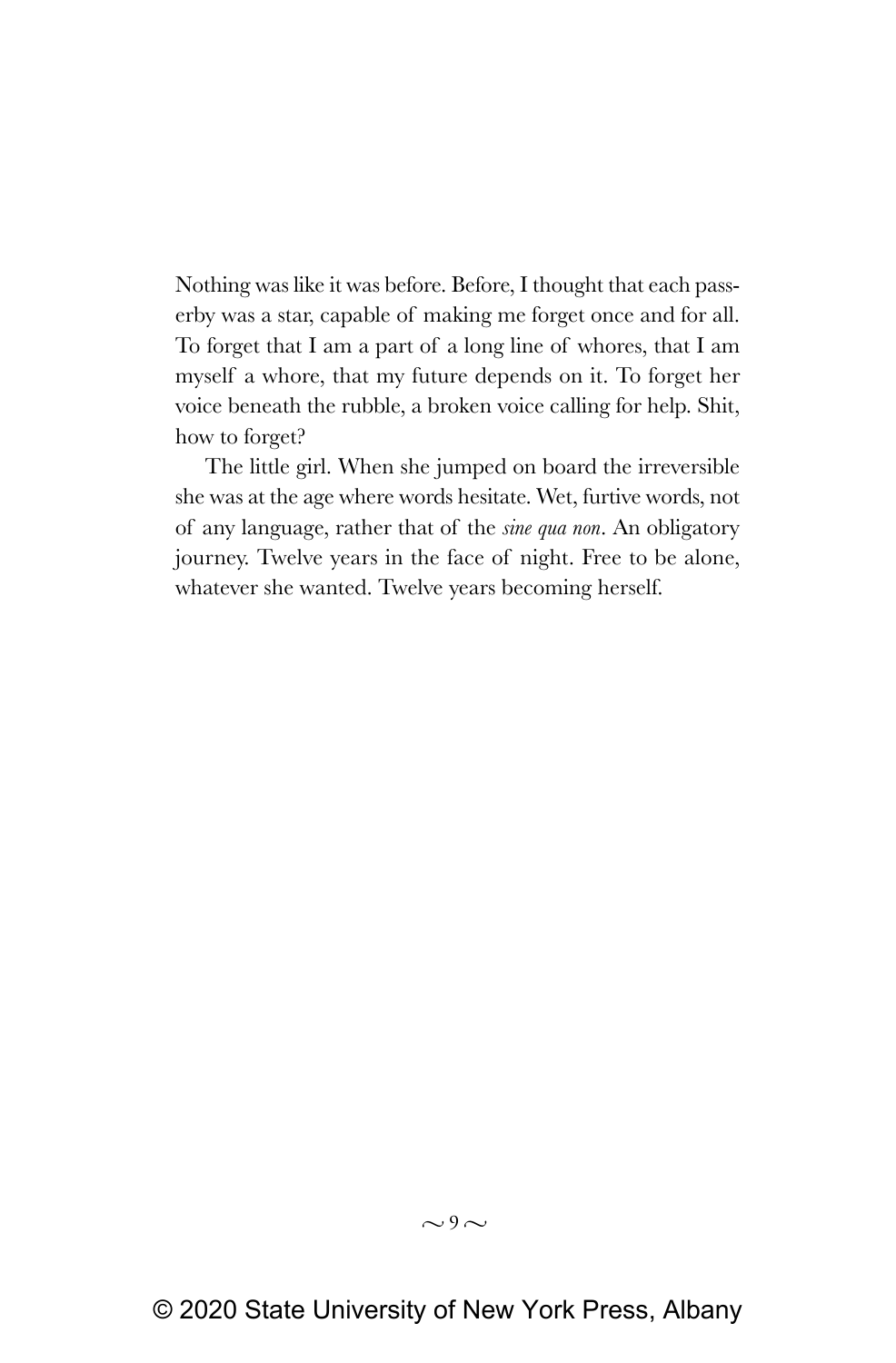The words, my love, are the lairs of blood and screams. I'm telling this for you, my little girl. I'm telling you and calling you from my internal exile. From my most secret, most distant island. The words, my love, are silent. My gestures also name you. All of my body's words could not suffice to tell you the earth's pain.

## $\sim$  10  $\sim$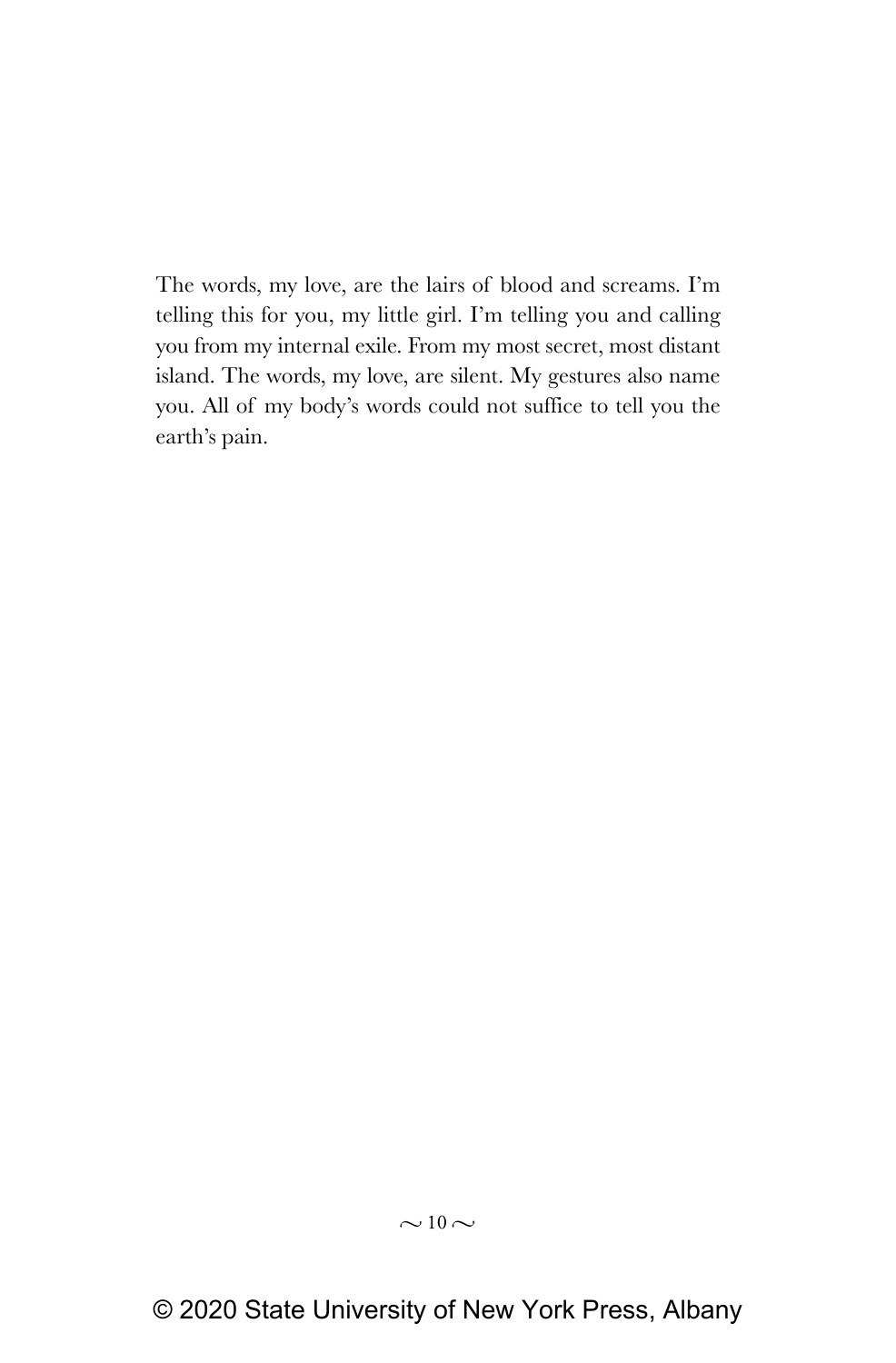Everyone spoke of the end of time or of the end of the world. Me, I thought of the little girl; I don't know what the end of time or the end of the world is like, nor the end of anything. It's always after the rain, comes the sun. The sea is blue. The girls are pretty. The dogs bark. The passersby pass and pass. Where to? I still hear their mumbling, the breath of these filthy beasts, thirsting for depth. These passersby, these beasts who once thought themselves to be human.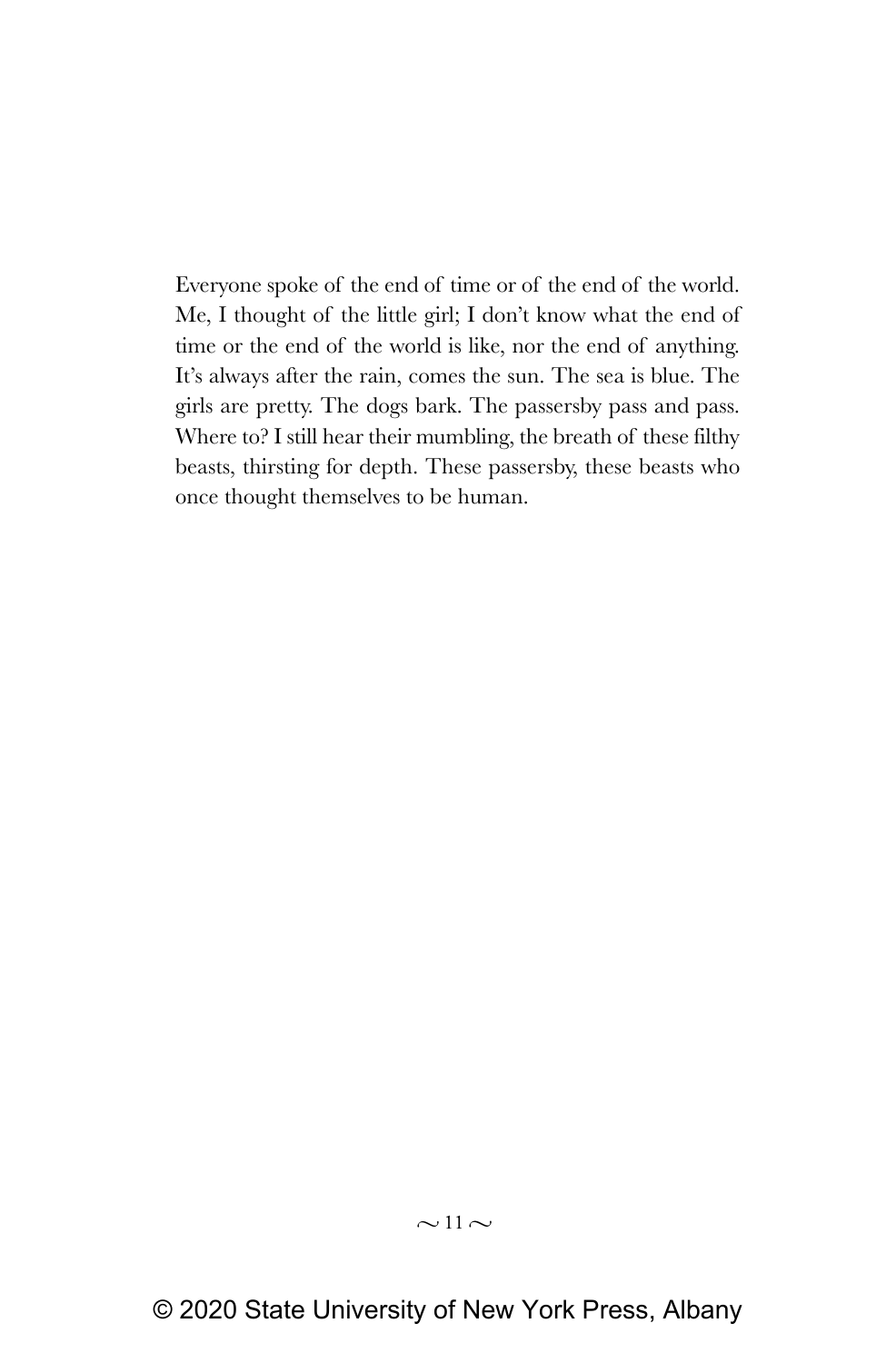Everything began in her eyes many days before. Just after this dream that she refused to tell. It wasn't yet the end, in the first seconds. Something had just slipped beneath our feet, defying the imperialism of our joy. It was brief.

## $\sim$  12  $\sim$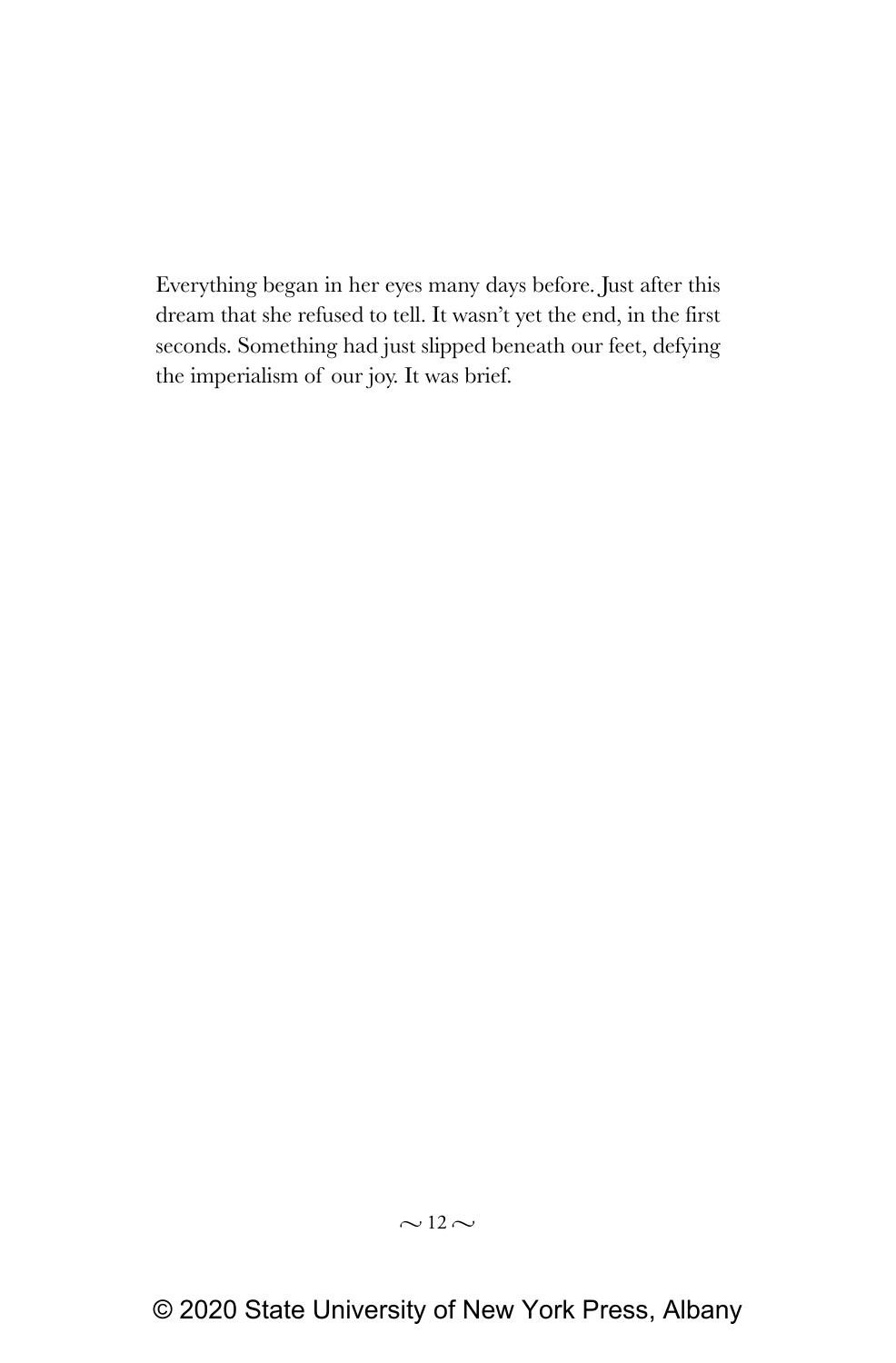The little girl. She was the first to scream. The last one also to pass away. After twelve days. After having prayed to all of the saints. She, as frail as she was, spent many days stuck beneath all that men consider the mark of greatness, of social mobility.

## $\sim$  13  $\sim$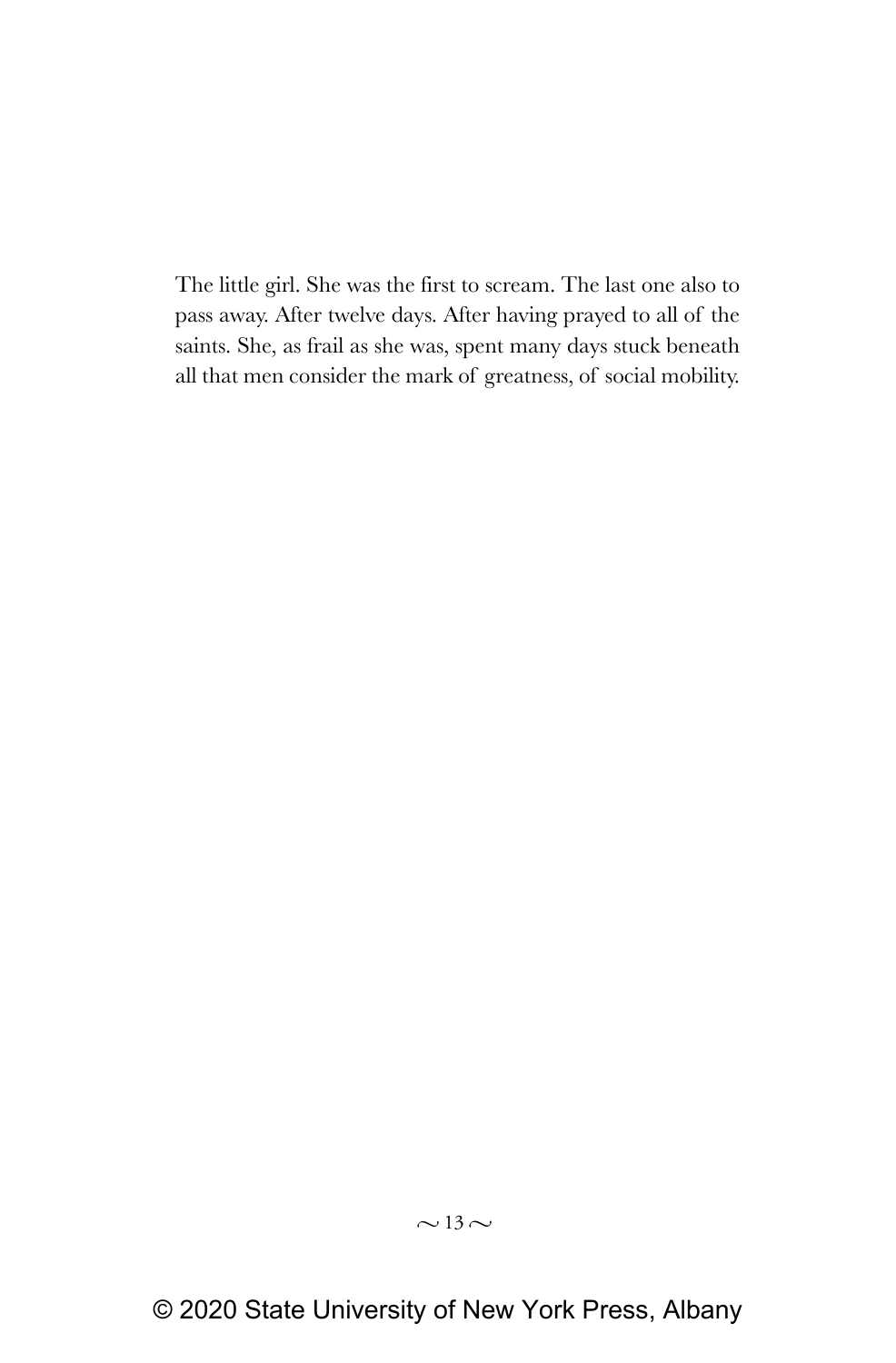Me? Understand? I only asked you to write, to play your role as a writer while I speak. How dare you ask me that? Poetry isn't supposed to understand. Only to feel. To feel until you cry or vomit. Sometimes she cried after reading your nonsense. I never asked myself the reason why this taxi driver payed me twice what he earned during the day for twelve years just so that he could sleep in my bed. Without touching me once. How do you expect me to understand what happened that night?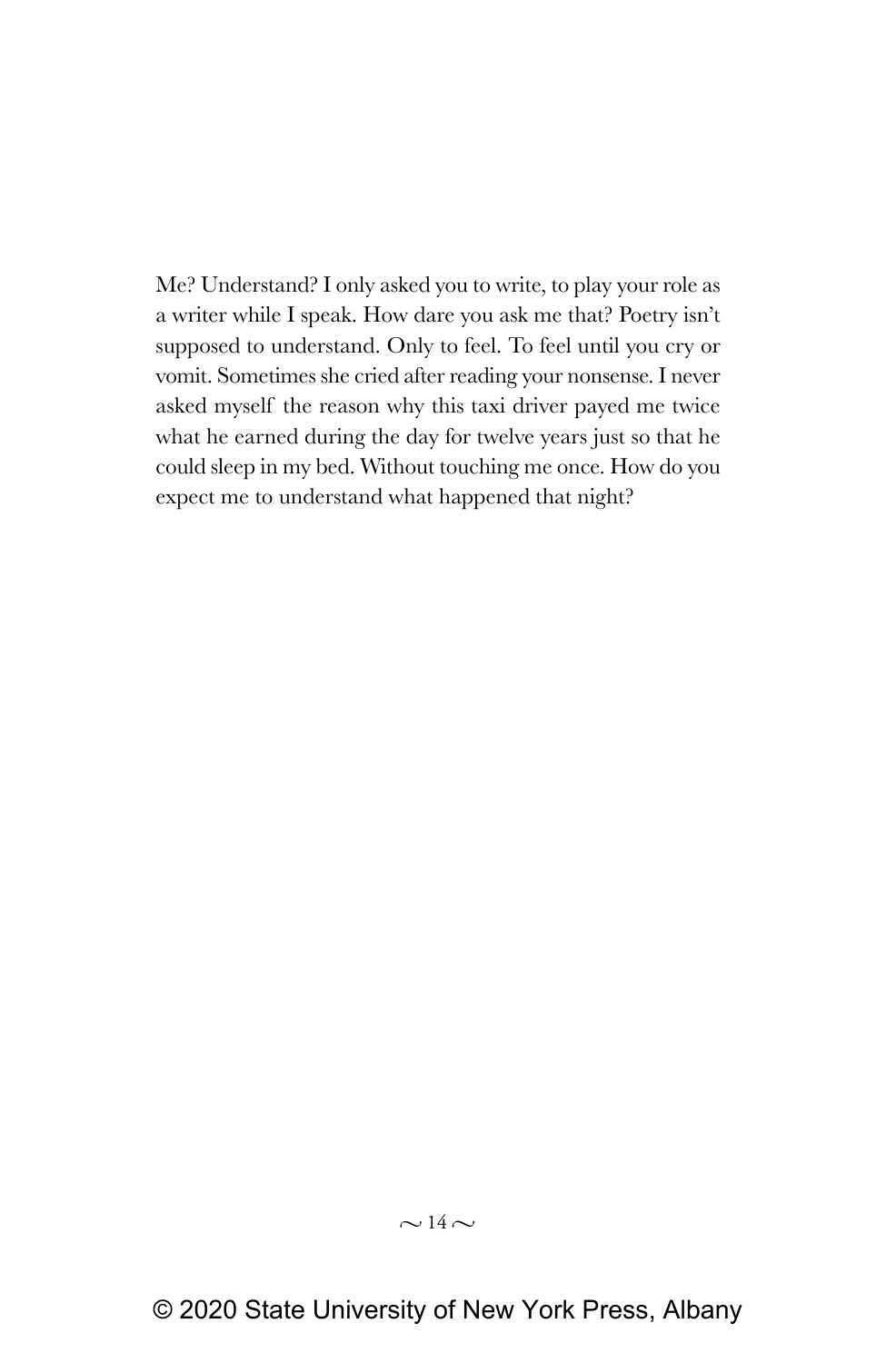The little girl. She had the ability to see the future in her dreams. If she told you that the street will be dirty at twelve twenty-six and ten seconds and that two people will lose their lives, it's sure to happen. And she can recall everything in strong detail. She can even tell you their sort, the exact place where these people will die like dogs. We say that the street is dirty when the big bad bandits come out of their lairs to sow trouble. To reign supreme streets over the streets with impunity. To make bullets sing. To quench their thirst for blood. Each time we asked her to recall her dream, she said it was nothing. But her eyes had already deceived her. Her eyes too full of sorrow to not announce a misfortune so close in proximity. Speaking of misfortune, why does the image of the taxi driver come to me all of the sudden?

#### $\sim$  15  $\sim$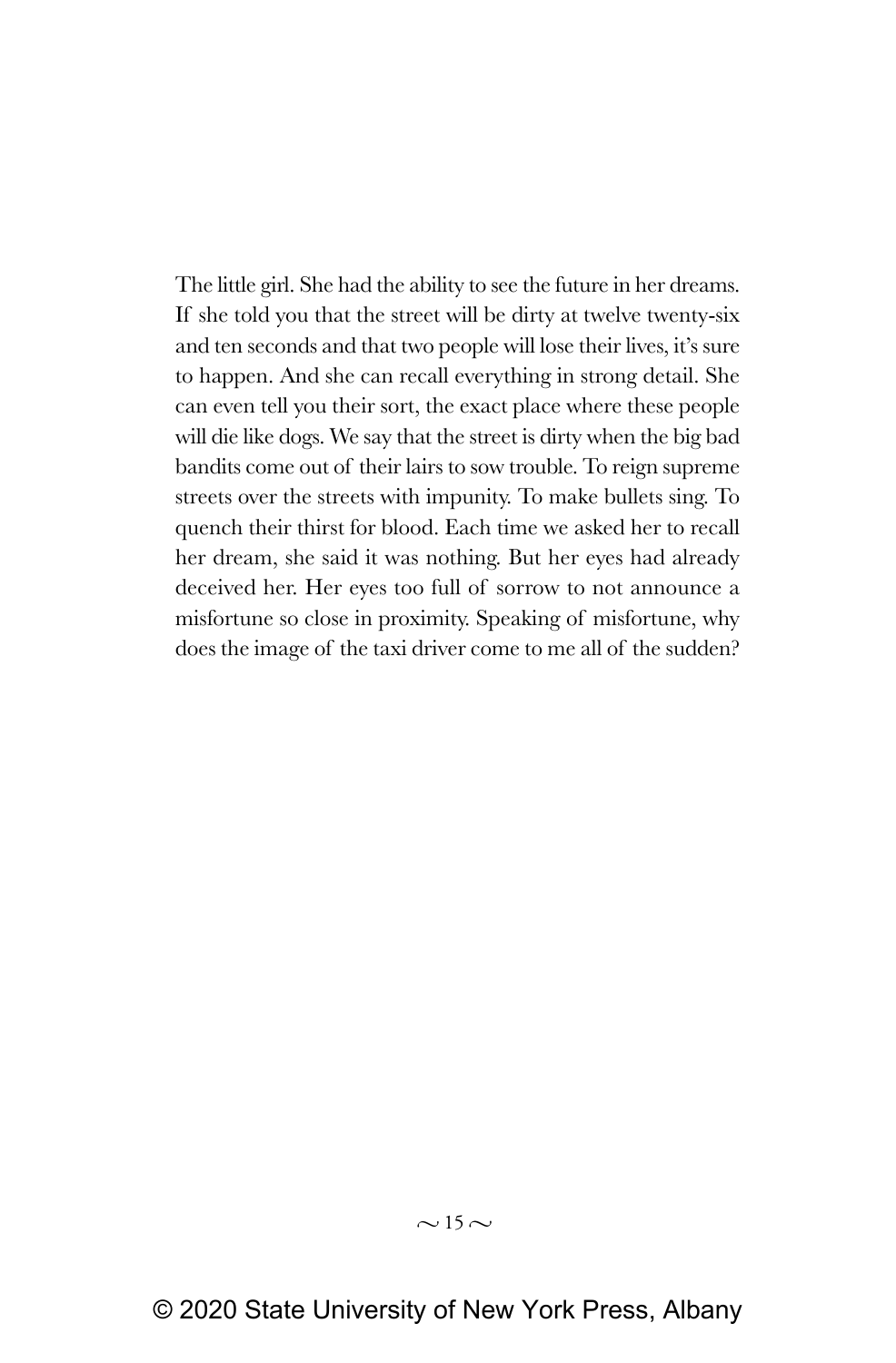That day, the bedroom still reeked from the passage of clients. Here, a sort of disorder reigned that felt irreparable. She spent the whole day on the moon, in her fucking novels. She's like that, the little girl. There are those days where she's a machine, she can do it all. And others where she rejects everything and plunges into her books. Where she scorns everything. But this time, it had nothing to do with her dirty feet or a client's bad breath or an accidently broken nail. She just said that she had a dream that could not be told.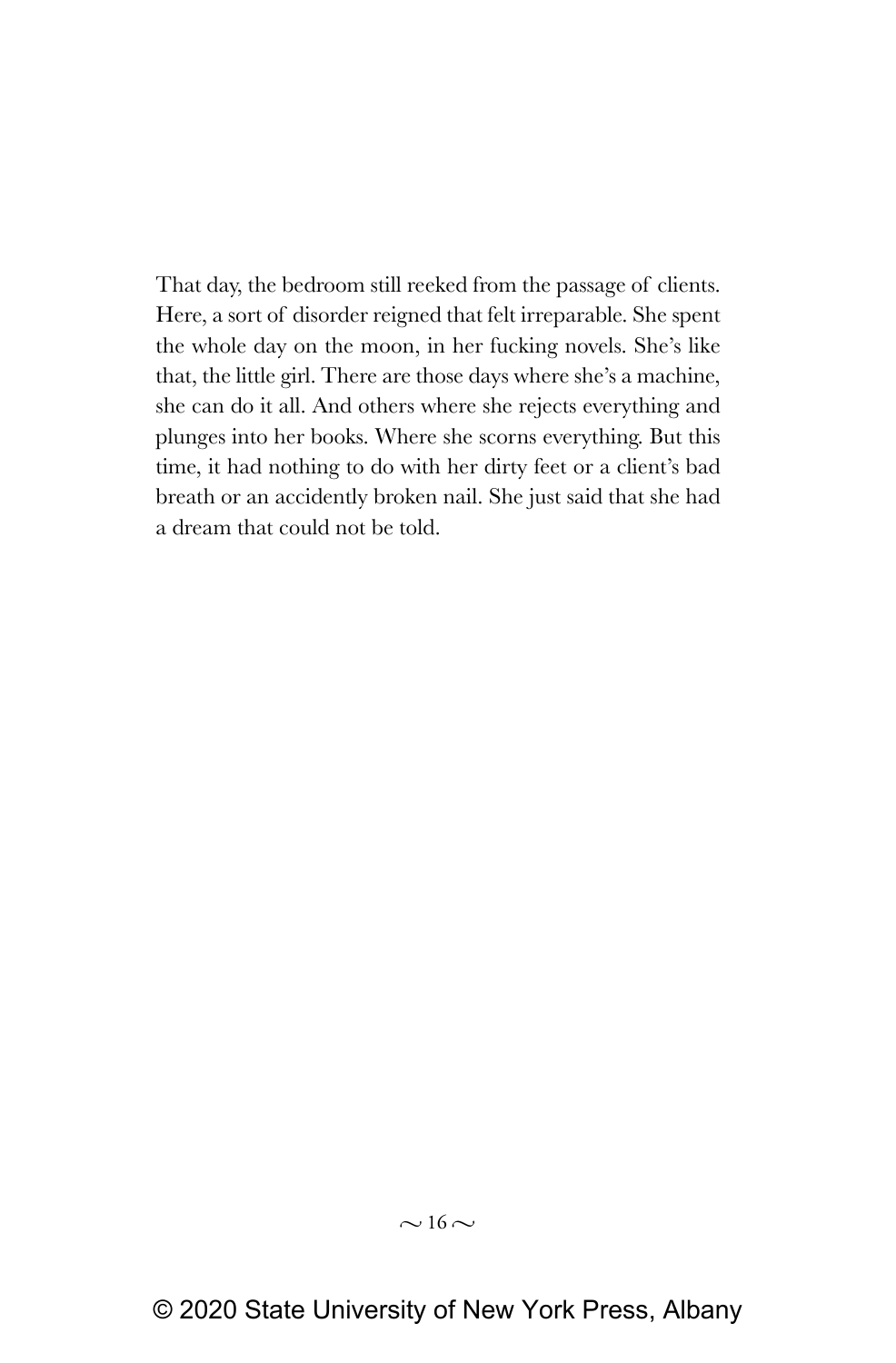The Red BMW Man is quite different from the others. When he takes possession of me—one might say he is like a ferocious beast that hasn't eaten for an eternity and had found a rotting carcass in the road—my belly responds like the epicenter of a violent earthquake. I ask myself how a human being can have such an enormous member and have such a foul stench.

## $\sim$  17 $\sim$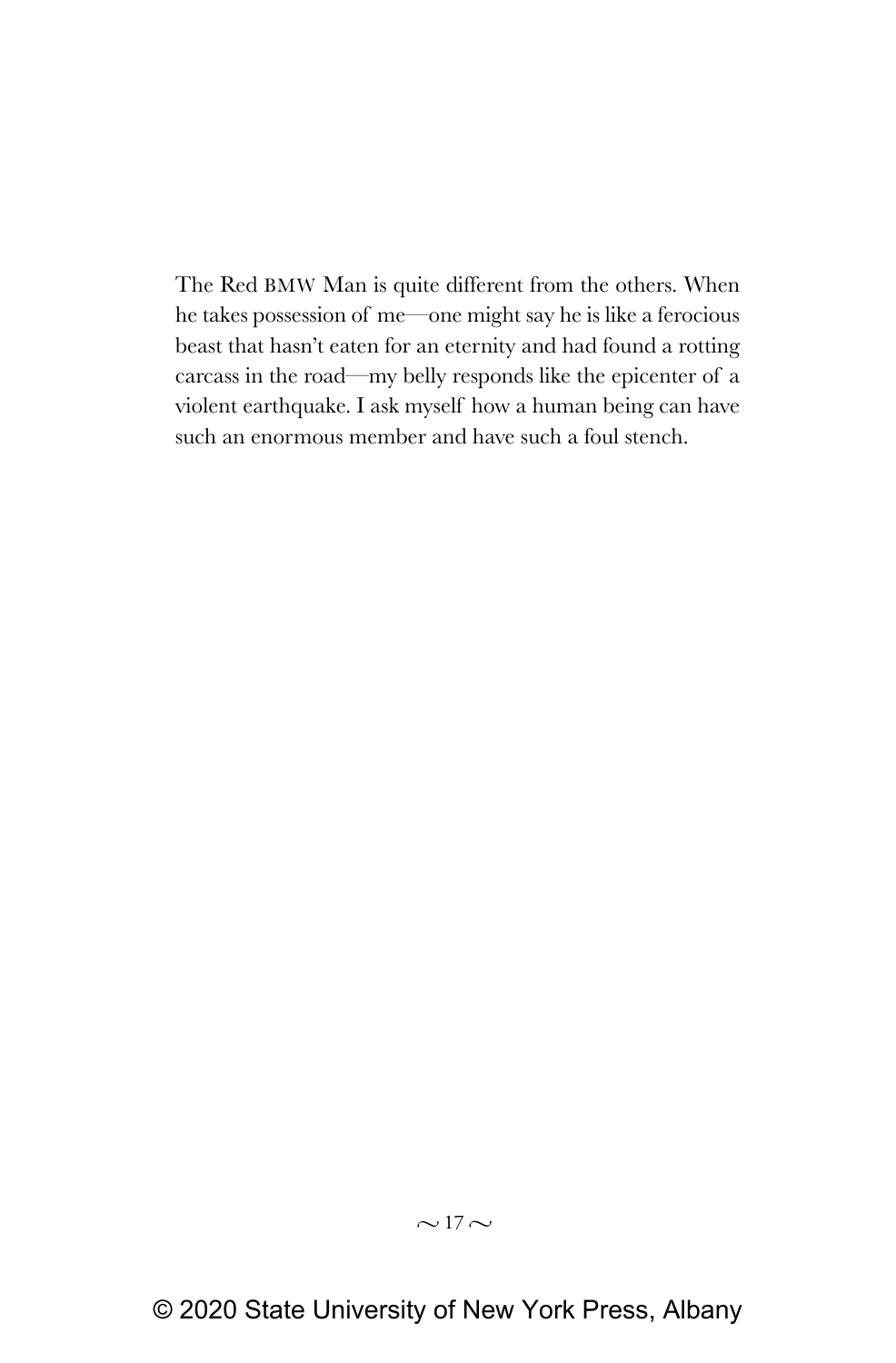With time, I learned to get used to his member and his stench. In this country you must set your priorities, identify what is indispensable to your life, or rather, to your survival. In my profession, you can't waste time being picky, weighing the consequences, choosing. You don't know how to choose when you're paid to dole out pleasure. To suck and suck some more without the right to have had enough, to no longer want anymore. To be treated like a dog. But when it comes to these tiny details, this man takes pity. He's too vulnerable. Like the targets that are constantly caught in the crosshairs of others. And we've hardly started on him. We say that he looks like one of those stupid animals that enjoys itself bouncing from branch to branch eating bananas all the livelong day. That he walks with his ass clamped shut like a dog on the verge of shitting. But I like him fine. He's my animal. I want to have him all. But he pays me. For example, to smack my ass when he fucks me.

—Shake that thing!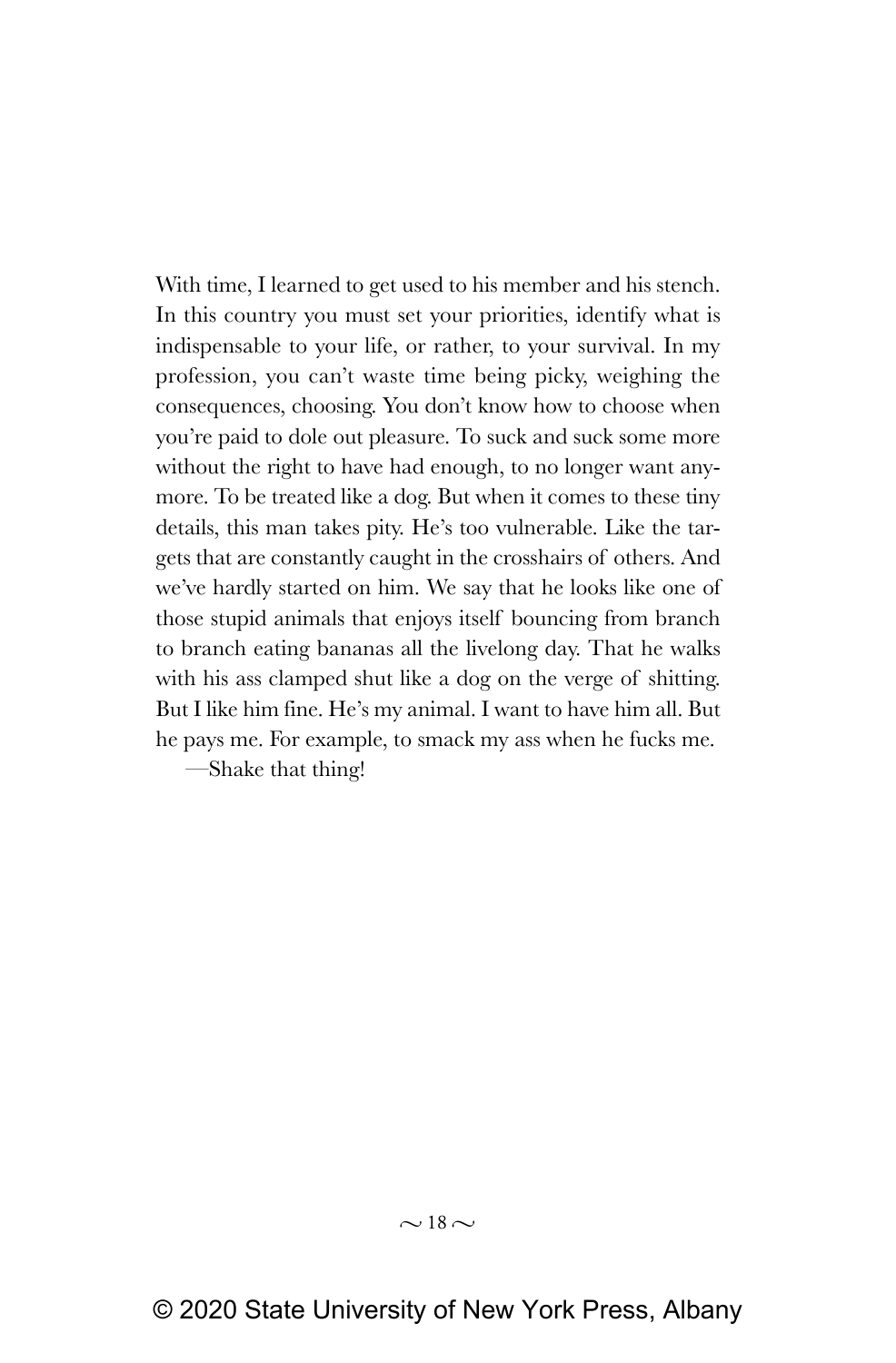The little girl. She shouldn't have taken cover inside that halfdozen story monster. She dishonored me. As well as all the other immortals of Grand Rue. The street had always been our only shelter, our only place to be among everyone else . . . I must ask you, writer, to remove that part. It feels like it's already been said, recycled. But, don't we also write with the words of others?

## $\sim$  19 $\sim$